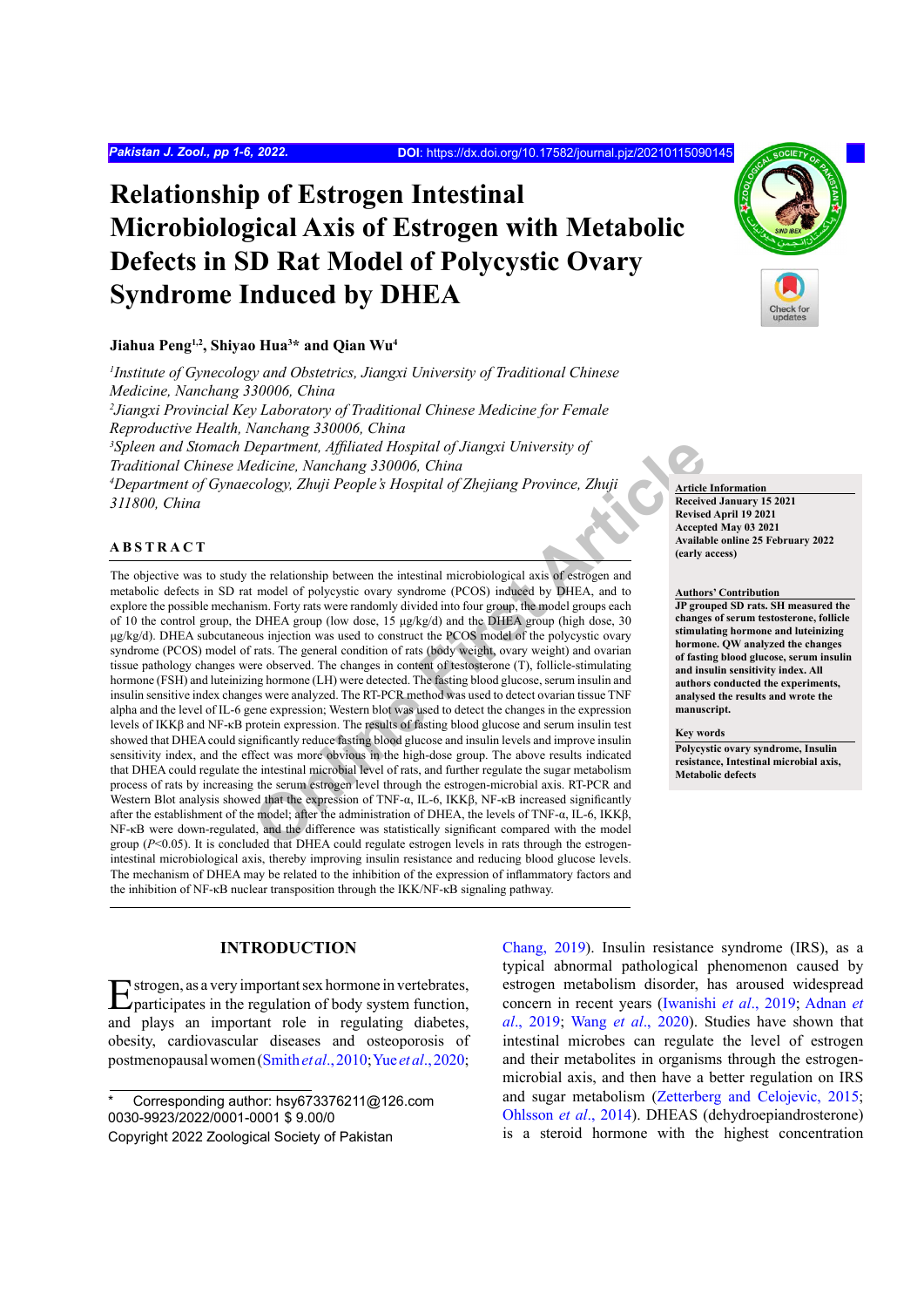secreted by adrenal gland. It has weak androgen activity and is a prerequisite for the synthesis of adrenal steroid hormones such as testosterone and estrogen. DHEAS is closely related to aging, tumor, insulin resistance, obesity and coronary heart disease [\(Holton](#page-4-3) *et al*., 2020; [Peixoto](#page-5-4) *et al*[., 2020\)](#page-5-4). At present, it has not been reported whether DHEA can participate in the pathogenesis of IRS through the intensive microbiological axis of estrogen, and its mechanism is unclear. In view of this, this experiment studied the effect of DHEA on diabetes resistance and glucose metabolism through estrogen microbial axis and discussed its possible mechanism.

# **MATERIALS AND METHODS**

# *Experimental animal*

Forty healthy 20 day old SPF SD female rats, weighing 60g-70g, were purchased from Chengdu Dashuo Institute of Biology and fed alternately at room temperature and in light and dark (12h:12h). They were fed adaptively for 3 days before the experiment and fed freely with water.

# *Establishment of model of polycystic ovary syndrome in rats and experimental grouping*

ay old SPF SD female rats, weighing<br>
Determination of general conditioned<br>
from Chengdu Dashuo Institute<br>
In activity of rats were observed.<br>
In activity of rats were observed and the change<br>
and the change weight of the o The model of polycystic ovary syndrome (PCOS) of SD rats was established by DHEA injection. Forty female rats were randomly divided into four groups, each of 10 rats: control group, model group, DHEA group (low dose, 15μg/kg/d) and DHEA group (high dose, 30μg/kg/d). The model group and the administration group were injected with DHEA solution subcutaneously in the neck every morning (DHEA was dissolved with tea oil for injection at a concentration of 30mg/ ml with an injection dose of  $0.2 \text{ mg}/100 \text{ g}/d$ , while the control group was injected with the same amount of tea oil subcutaneously for 20 days. After the model was successfully established, the administration group was given intragastric administration according to the predetermined dose, and the control group and the model group were given the same dose of saline every day (2: 00-3: 00 every afternoon) for 4 weeks. Before the experiment, the rats in each group were in good mental state, with shiny hair and flexible movement. After the experiment, the control group was as usual. The rats in the model group were depressed, puffy, with dry hair and slow movement, which was significantly different from the control group rats. Compared with model group, the mental state of rats after DHEA administration had been improved to a certain extent, with smoother hair and more flexible movement, and the situation of rats in high dose administration group was better. The general situation of rats indicated that DHEA induced PCOS model in SD rats

was initially established successfully. After HE staining, it could be seen that the ovary of control group rats was bright red, and follicles at all levels (primary follicles, primary follicles, secondary follicles, etc.) existed during development. Besides, there were few atresia follicles; after PCOS modeling, the follicles of model group rats showed polycystic dilatation. The number of atresia follicles and preantral follicles increased, and the number of corpus luteum decreased. The ovarian capsule thickened and the ovarian stroma proliferated; after DHEA administration, the polycystic dilatation and interstitial hyperplasia of follicles were improved to some extent, and the number of developing follicles at all levels increased.

# *Determination of general condition and ovarian weight of rats*

During the experiment, the hair color, spirit and activity of rats were observed. After administration, the rats were weighed and the changes of their body weight were observed. The rats were killed by decapitation. After that, the ovarian tissues were separated, and then the weight of the ovaries was measured three times to get the average value.

# *Determination of testosterone (T), follicle stimulating hormone (FSH) and luteinizing hormone (LH) in rats*

After 4% chloral hydrate was used to anesthetize rats in abdominal cavity, the abdominal aorta blood was collected, centrifuged at 3000rpm for 10min, and the serum was stored at -20℃. Serum T, FSH and LH were detected by ELISA.

# *Determination of fasting blood glucose(FBG), insulin and insulin sensitivity index (ISI) in rats*

After fasting for 12 h, rat tail venous blood was collected, and FBG was measured by Roche blood glucose meter using glucose oxidase method. Blood was taken from rat tail vein, and centrifuged for 10min at 3000 r/min. The supernatant was taken for measurement of insulin content in rat serum by radioimmunoassay and ISI was calculated according to the instructions of insulin kit.

#### *Histological analysis of rat ovary*

After decapitation of rats anaesthetized with 4% chloral hydrate by abdominal cavity, the ovaries were washed with PBS until the exudate was clear. The bilateral ovaries were removed. After adipose tissue on the surface was removed, the ovaries were fixed with 4% paraformaldehyde for at least 24 h. After that, the tissues were soaked in 85% alcohol, 90% alcohol and absolute ethyl alcohol for 1.5h respectively and in xylene solution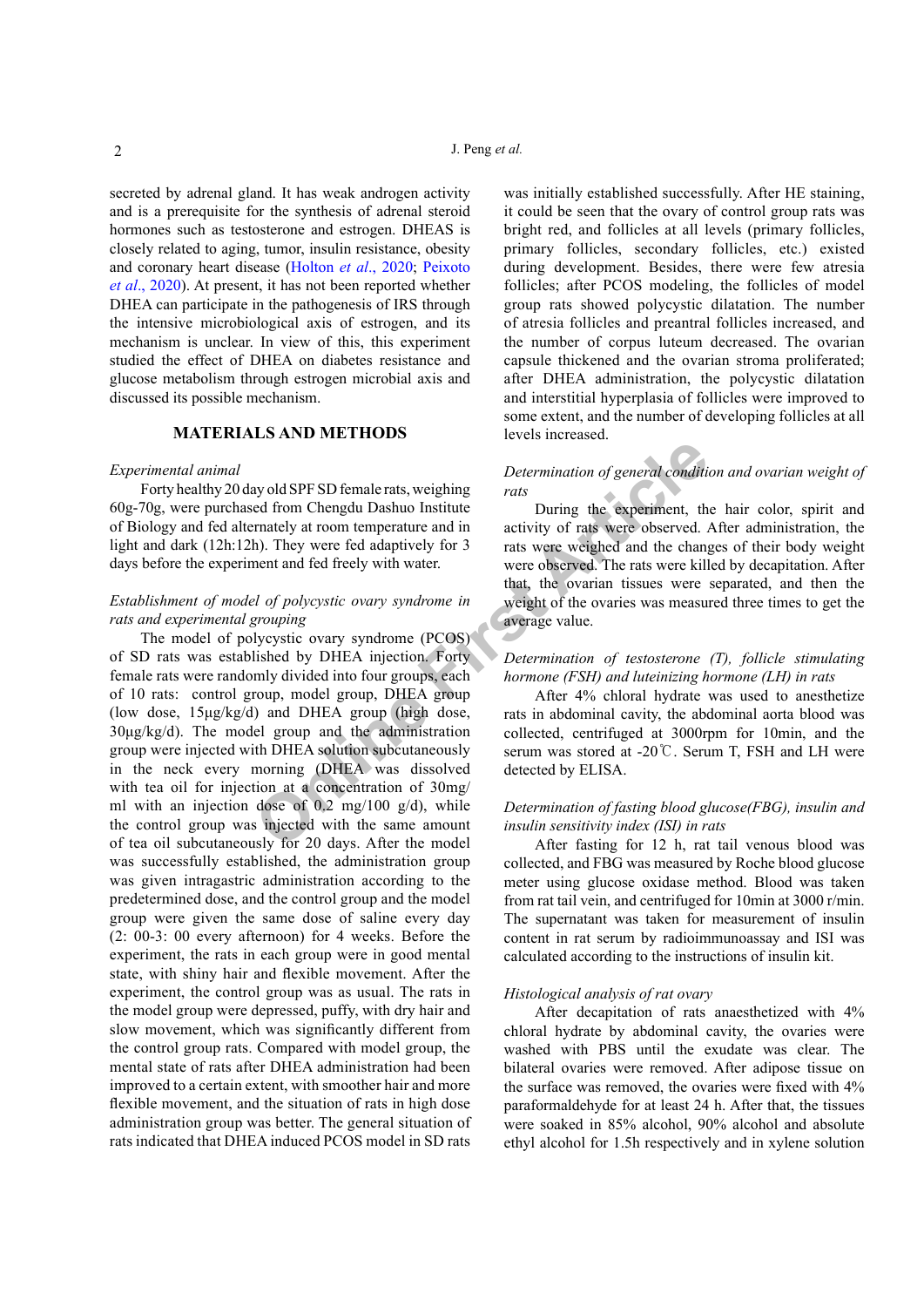for 20mi;After dehydration, paraffin embedding, and slicing, the tissues were baked at  $60^{\circ}$  for 3h. After dyeing with hematoxylin and washed with water for 3 min, they were immersed in hydrochloric acid (1%) and alcohol for 10s, washed with water and turned blue with ammonia water  $(0.1\%)$ , then dyed with eosin solution for 1.5 min, and put in 80% ethanol for 2 min, 95% ethanol for 5 min and absolute ethanol for 5 min, respectively. After being transparentized with xylene solution, they were sealed with neutral gum and dried. The pathological changes of ovarian tissues in each group were observed under microscope.

### *Determination of TNF-α and IL-6 gene expression by RT-PCR*

Total RNA of rat ovary was extracted by Trizol method, and the concentration and integrity of total RNA were detected. Then, cDNA was amplified by reverse transcription reaction system with mRNA as template and stored at -20℃. The expression of TNF- $\alpha$  and IL-6 gene was detected by RT-PCR. PCR amplification conditions were: pre-denaturation at 95℃ for 2 min, denaturation at 93℃ for 20s, annealing at 57℃ for 30s, extension at 70℃ for 20s, cycle for 40 times, and extension at 72℃ for 60s. 10μL of amplification product and 6μL of DGL-200 Maker were sampled at the same time. The samples were separated by 1.5% agarose gel electrophoresis. Table [I](#page-2-0) shows the primers of TNF-α, IL-6 and GAPDH.

# *Western blot analysis for assessing IKKβ and NF-κB expression*

The protein extracted from ovarian tissue cells of each group was run on 10% SDS-polycystic amide. The SDS-PAGE pattern was transferred to PVDF membrane. After adding 5% skimmed milk powder, they were sealed at room temperature for 1h. The membrane was washed and then soaked in diluted (1:1000) protien antibody at 4℃ overnight. The membrane was washed with TBST for 3 times, 5 min each time; and then, HRP labeled secondary antibody (1:500) was added. After reaction at 37℃ for 2h, they were washed with TBST for 3 times (5min each time). A negative control group was established with GAPDH monoclonal antibody as primary antibody and HRP labeled IgG as secondary antibody.

#### *Statistical analysis*

This study adopted SPSS20.0 statistical software (IBM Company, USA); the measurement data was expressed by "mean standard deviation"  $(x^{\pm}$ s), the comparison between groups was analyzed by one-way variance, and the pairwise comparison between groups was tested by LSD-t; the counting data was expressed by percentage  $(\%)$ , and the comparison between groups was analyzed by  $\chi^2$ ; *P<0.05* indicated the statistically significant difference.

# **RESULTS**

[Table II](#page-3-0) shows the, increased body weight and decreased weight of ovary in the model group compared with the control group. After DHEA administration, the body weight as well as the ovary weight increased. compared with the model group.

towa[r](#page-3-0)y was extracted by Trizol<br>
with the control group. After<br>
the tody weight as well as the<br>
cDNA was amplified by reverse<br>
compared with the model group.<br>
System with mRNA as template and<br>
pression of TNF-a and IL-6 ge Table II shows increase in the level of testosterone (T) luteinizing hormone (LH) levels in serum of model group rats and decreased in follicle stimulating hormone (FSH) levels  $(p<0.05)$ , which was consistent with PCOS characteristics. After administration of DHEA, T and LH levels decreased While the FSH level increased compared with the model group compared with the control group, the blood glucose and insulin level of rats in the model group increased. After DHEA administration, the level of fasting blood glucose and insulin in high-dose and low-dose groups decreased, and the effect of high-dose group was better (Table II). Compared with the model group, the glucose and insulin levels in serum of rats decreased and insulin sensitivity index increased after DHEA administration. In rat ovarian tissue under PCOS model, the expression of TNF-α, IL-6, IKKB, NF-KB genes compared with control group ( $P < 0.05$ ), whereas after DHEA administration the expression of TNF-α, IL-6, IL-6, IKKB, NF-KB decreased [\(Table II](#page-3-0)) and the effect of high dose administration group was better than that of model group  $(p < 0.05)$  [\(Table II](#page-3-0)).

### **DISCUSSION**

Intrinsic microorganisms play an important role in host metabolism and nutrient absorption. Recent studies have shown that they also play an important role in

|               | Primer name Forward primer                            | Reverse primer | Length (bp) |
|---------------|-------------------------------------------------------|----------------|-------------|
| TNF- $\alpha$ | 5'-GGAACAGCTTGCACCAGCTG-3' 5'-GAGCCTTGTATGTTTACAG-3'  |                | 132         |
| $II - 6$      | 5'-AACGCAGCTTAGCGCAGCTG-3' 5'-AAGCCTTGACGCGTTTACAG-3' |                | 138         |
| GAPDH         | 5'-CAGCTATGGAAGTGCATTGG-3' 5'-TAGGACGAGTATGCTAGACA-3' |                | 136         |

#### <span id="page-2-0"></span>**Table I. Primers designed in PCR.**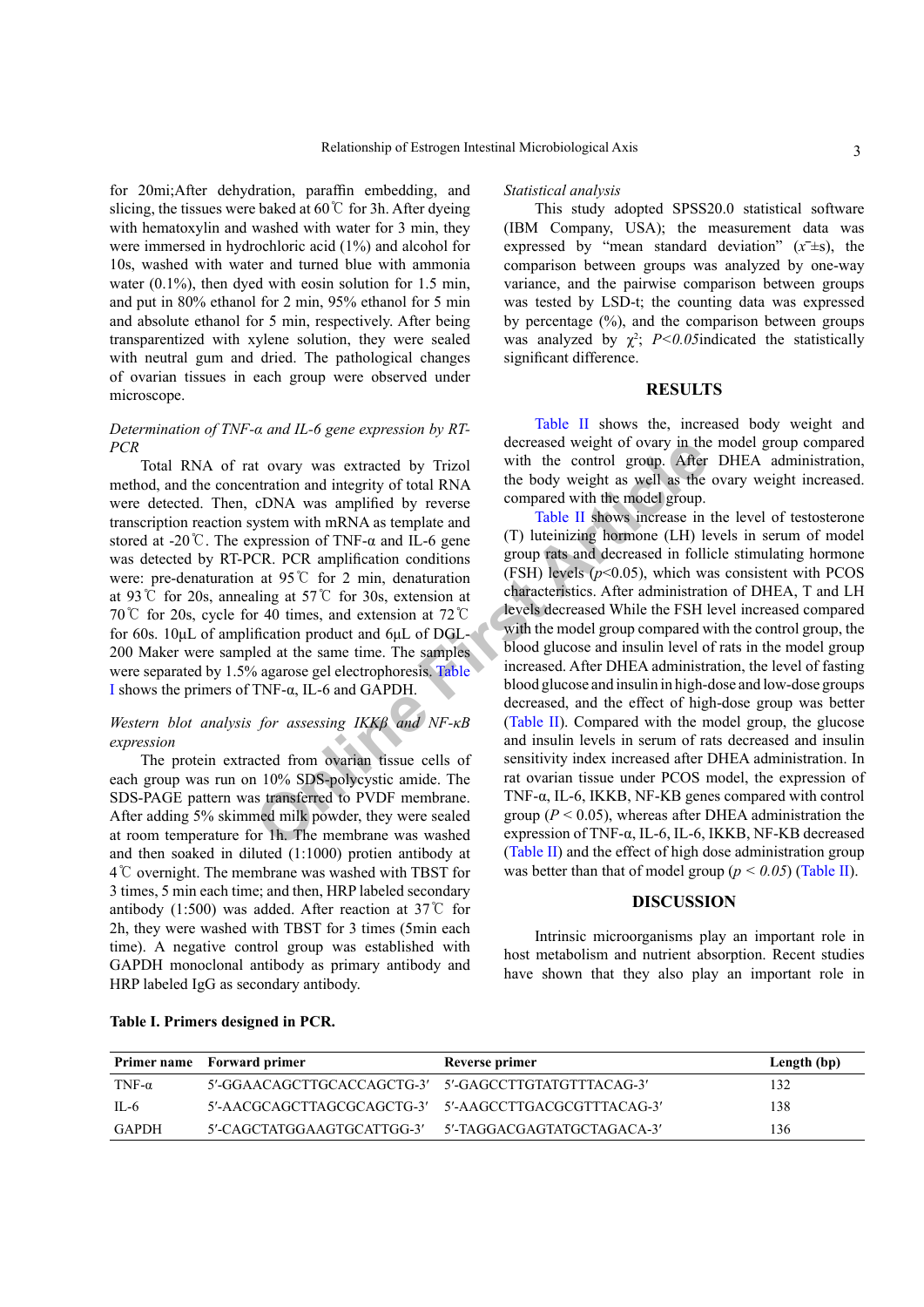<span id="page-3-0"></span>**Table II. Effect of DHEA on the rat body and ovary weights, levels of serum testosterone (T), follicle stimulating hormone (FSH), luteinizing hormone (LH), fasting glucose, insulin level, insulin sensitivity index (ISI) and expression of TNF-α and IL-6, IKKβ and NF-κB protein in rat ovarian tissue under PCOS model.**

| Control group                                                                                                                                                                                                                                                                                                                                                                                                                                                                                                                                                                                                                                                                                                                                                                                                                                                                                                                                                                                                                                                                                                                                                                                                                                                                                                                                                                                                                                                                                                                                                                                                                                                               | <b>Model group</b> | <b>DHEA</b> group                                   |                    |        | F value P value                                        |  |  |  |
|-----------------------------------------------------------------------------------------------------------------------------------------------------------------------------------------------------------------------------------------------------------------------------------------------------------------------------------------------------------------------------------------------------------------------------------------------------------------------------------------------------------------------------------------------------------------------------------------------------------------------------------------------------------------------------------------------------------------------------------------------------------------------------------------------------------------------------------------------------------------------------------------------------------------------------------------------------------------------------------------------------------------------------------------------------------------------------------------------------------------------------------------------------------------------------------------------------------------------------------------------------------------------------------------------------------------------------------------------------------------------------------------------------------------------------------------------------------------------------------------------------------------------------------------------------------------------------------------------------------------------------------------------------------------------------|--------------------|-----------------------------------------------------|--------------------|--------|--------------------------------------------------------|--|--|--|
| $(n=10)$                                                                                                                                                                                                                                                                                                                                                                                                                                                                                                                                                                                                                                                                                                                                                                                                                                                                                                                                                                                                                                                                                                                                                                                                                                                                                                                                                                                                                                                                                                                                                                                                                                                                    | $(n=10)$           | $15 \mu g/kg/d$                                     | $30 \mu g/kg/d$    |        |                                                        |  |  |  |
| $152.12 \pm 15.41$                                                                                                                                                                                                                                                                                                                                                                                                                                                                                                                                                                                                                                                                                                                                                                                                                                                                                                                                                                                                                                                                                                                                                                                                                                                                                                                                                                                                                                                                                                                                                                                                                                                          | 126.39±18.02       | $179.64 \pm 14.96$                                  | $197.47 \pm 16.23$ | 1.682  | 0.259                                                  |  |  |  |
| 73.21±9.74                                                                                                                                                                                                                                                                                                                                                                                                                                                                                                                                                                                                                                                                                                                                                                                                                                                                                                                                                                                                                                                                                                                                                                                                                                                                                                                                                                                                                                                                                                                                                                                                                                                                  | $45.45 \pm 7.23$   | $54.62 \pm 7.80$                                    | $62.94 \pm 8.82$   | 1.195  | 0.425                                                  |  |  |  |
| $12.72 \pm 0.71$                                                                                                                                                                                                                                                                                                                                                                                                                                                                                                                                                                                                                                                                                                                                                                                                                                                                                                                                                                                                                                                                                                                                                                                                                                                                                                                                                                                                                                                                                                                                                                                                                                                            | $18.22 \pm 0.95$   | $16.08 \pm 0.72$                                    | 14.12±0.96         | 25.397 | 0.001                                                  |  |  |  |
| $3.67 \pm 0.56$                                                                                                                                                                                                                                                                                                                                                                                                                                                                                                                                                                                                                                                                                                                                                                                                                                                                                                                                                                                                                                                                                                                                                                                                                                                                                                                                                                                                                                                                                                                                                                                                                                                             | $1.21 \pm 0.21$    | $1.88 \pm 0.22$                                     | $2.62 \pm 0.26$    | 19.501 | 0.001                                                  |  |  |  |
| $17.63 \pm 2.71$                                                                                                                                                                                                                                                                                                                                                                                                                                                                                                                                                                                                                                                                                                                                                                                                                                                                                                                                                                                                                                                                                                                                                                                                                                                                                                                                                                                                                                                                                                                                                                                                                                                            | 38.49±3.42         | 26.26±2.41                                          | $23.17 \pm 2.75$   | 32.358 | 0.001                                                  |  |  |  |
| $4.43 \pm 0.31$                                                                                                                                                                                                                                                                                                                                                                                                                                                                                                                                                                                                                                                                                                                                                                                                                                                                                                                                                                                                                                                                                                                                                                                                                                                                                                                                                                                                                                                                                                                                                                                                                                                             | $11.27 \pm 1.46$   | $9.31 \pm 1.22$                                     | $6.82 \pm 1.21$    | 31.349 | 0.001                                                  |  |  |  |
| $6.77 \pm 1.49$                                                                                                                                                                                                                                                                                                                                                                                                                                                                                                                                                                                                                                                                                                                                                                                                                                                                                                                                                                                                                                                                                                                                                                                                                                                                                                                                                                                                                                                                                                                                                                                                                                                             | $35.12 \pm 3.86$   | $21.38 \pm 2.43$                                    | $11.81 \pm 1.80$   | 24.392 | ${}_{0.05}$                                            |  |  |  |
| $-3.22 \pm 0.30$                                                                                                                                                                                                                                                                                                                                                                                                                                                                                                                                                                                                                                                                                                                                                                                                                                                                                                                                                                                                                                                                                                                                                                                                                                                                                                                                                                                                                                                                                                                                                                                                                                                            | $-5.98 \pm 0.14$   | $-5.25 \pm 0.15$                                    | $-4.34 \pm 0.24$   | 32.046 | ${}_{0.05}$                                            |  |  |  |
| $1.06 \pm 0.06$                                                                                                                                                                                                                                                                                                                                                                                                                                                                                                                                                                                                                                                                                                                                                                                                                                                                                                                                                                                                                                                                                                                                                                                                                                                                                                                                                                                                                                                                                                                                                                                                                                                             | $3.23 \pm 0.32$    | $2.66 \pm 0.40$                                     | $1.87 \pm 0.35$    | 33.397 | 0.001                                                  |  |  |  |
| $1.05 \pm 0.13$                                                                                                                                                                                                                                                                                                                                                                                                                                                                                                                                                                                                                                                                                                                                                                                                                                                                                                                                                                                                                                                                                                                                                                                                                                                                                                                                                                                                                                                                                                                                                                                                                                                             | $3.40 \pm 0.32$    | $2.75 \pm 0.50$                                     | $1.29 \pm 0.43$    | 21.716 | 0.001                                                  |  |  |  |
| $1.08 \pm 0.21$                                                                                                                                                                                                                                                                                                                                                                                                                                                                                                                                                                                                                                                                                                                                                                                                                                                                                                                                                                                                                                                                                                                                                                                                                                                                                                                                                                                                                                                                                                                                                                                                                                                             | $3.62 \pm 0.26$    | $2.23 \pm 0.25$                                     | $1.71 \pm 0.23$    | 25.738 | 0.001                                                  |  |  |  |
| $2.12 \pm 0.04$                                                                                                                                                                                                                                                                                                                                                                                                                                                                                                                                                                                                                                                                                                                                                                                                                                                                                                                                                                                                                                                                                                                                                                                                                                                                                                                                                                                                                                                                                                                                                                                                                                                             | $4.86 \pm 0.16$    | $4.01 \pm 0.21$                                     | $3.26 \pm 0.22$    | 26.215 | 0.001                                                  |  |  |  |
| established and DHEA had a certain inhibitory effect on<br>regulating estrogen and its metabolites and participate in<br>the occurrence and development of a variety of estrogen<br>PCOS in rats. The detection results of FBG and insulin<br>metabolic disorders (Fuhrman et al., 2014; Schwarzer et<br>in serum showed that the contents of FBG and insulin in<br>al., 2016). Studies have shown that tumor necrosis factor<br>serum increased significantly after PCOS modeling in rats.<br>while the levels of FBG and insulin decreased significantly<br>TNF- $\alpha$ and interleukin IL-6, as important pro-inflammatory<br>cytokines, can reduce insulin sensitivity and lead to insulin<br>after DHEA administration. The ISI increased significantly,<br>resistance (Khan et al., 2017; Saiki et al., 2018; Wang et<br>especially in high dose group. This indicated that DHEA<br>could regulate the intrinsic microbes level of rats and then<br>al., 2018; Jiang et al., 2018), and the increase of their<br>levels is an important reason for insulin resistance. $IKK\beta$ /<br>increase the level of serum estrogen through estrogen-<br>NF-KB signaling pathway plays an important role in the<br>microbial axis to further regulate the process of glucose<br>production of inflammatory factors (Zhang et al., 2017;<br>metabolism in rats. The expression of TNF- $\alpha$ , IL-6, IKK $\beta$<br>Goldberg-Stern et al., 2014). When cells are stimulated<br>and NF-KB increased significantly after the establishment<br>by the outside world, IKKβ is activated and NF-κB is<br>of the model. The levels of TNF- $\alpha$ , IL-6, IKK $\beta$ and NF- |                    |                                                     |                    |        |                                                        |  |  |  |
|                                                                                                                                                                                                                                                                                                                                                                                                                                                                                                                                                                                                                                                                                                                                                                                                                                                                                                                                                                                                                                                                                                                                                                                                                                                                                                                                                                                                                                                                                                                                                                                                                                                                             |                    | activated and released, promoting the expression of |                    |        | KB were down-regulated after DHEA administration. This |  |  |  |

regulating estrogen and its metabolites and participate in the occurrence and development of a variety of estrogen metabolic disorders (Fuhrman *et al*., 2014; Schwarzer *et al*[., 2016\)](#page-5-5). Studies have shown that tumor necrosis factor TNF- $\alpha$  and interleukin IL-6, as important pro-inflammatory cytokines, can reduce insulin sensitivity and lead to insulin resistance (Khan *et al*., 2017; Saiki *et al*., 2018; Wang *et al*[., 2018](#page-5-7); Jiang *et al*., 2018), and the increase of their levels is an important reason for insulin resistance. IKKβ/ NF-κBsignaling pathway plays an important role in the production of inflammatory factors (Zhang *et al*., 2017; [Goldberg-Stern](#page-4-7) *et al*., 2014). When cells are stimulated by the outside world, IKKβ is activated and NF-κB is activated and released, promoting the expression of various inflammatory genes to release a large number of inflammatory factors and promote the intrinsic resistance (Zhu *et al*[., 2017\)](#page-5-9). At present, there are few reports about whether DHEA can regulate insulin resistance through estrogen-microbial axis to regulate glucose metabolism, and its mechanism has not bee made unclear, which has great limitations on its clinical drug application.

In this study, the PCOS model of SD rats was induced by DHEA. After modeling, the rats were depressed, puffy, slow-moving, with gained weight and decreased ovary weight; their serum T and LH levels increased significantly, while FSH levels decreased significantly; after DHEA administration, their weight, serum T and LH levels decreased to a certain extent, while their ovarian weight and serum FSH levels increased to a certain extent, indicating that the rat PCOS model was successfully

established and DHEA had a certain inhibitory effect on PCOS in rats. The detection results of FBG and insulin in serum showed that the contents of FBG and insulin in serum increased significantly after PCOS modeling in rats, while the levels of FBG and insulin decreased significantly after DHEA administration. The ISI increased significantly, especially in high dose group. This indicated that DHEA could regulate the intrinsic microbes level of rats and then increase the level of serum estrogen through estrogenmicrobial axis to further regulate the process of glucose metabolism in rats. The expression of TNF-α, IL-6, IKKβ and NF-κB increased significantly after the establishment of the model. The levels of TNF-α, IL-6, IKKβ and NFκB were down-regulated after DHEA administration. This indicated that DHEA could regulate the level of estrogen in organisms through the estrogen-microbial axis, and the intrinsic microbiological axis of estrogen was closely related to insulin resistance. It could effectively inhibit the expression of inflammatory factors TNF- $\alpha$  and IL-6 through IKKβ/NF-Κb signaling pathway, so as to improve insulin resistance and glucose metabolism.

By analyzing its mechanism, the author found that DHEA, synthesized in the adrenal reticular zone, is a steroid with weak androgen effect. It is mainly converted into T and estradiol (E2) in peripheral tissues, and then exerts indirect biological effects. DHEA supplementation can effectively improve ovarian reserve function and responsiveness and improve ovulation induction. Abnormally low DHEA leads to low E2 content. DHEA can increase the concentration of insulin-like growth factor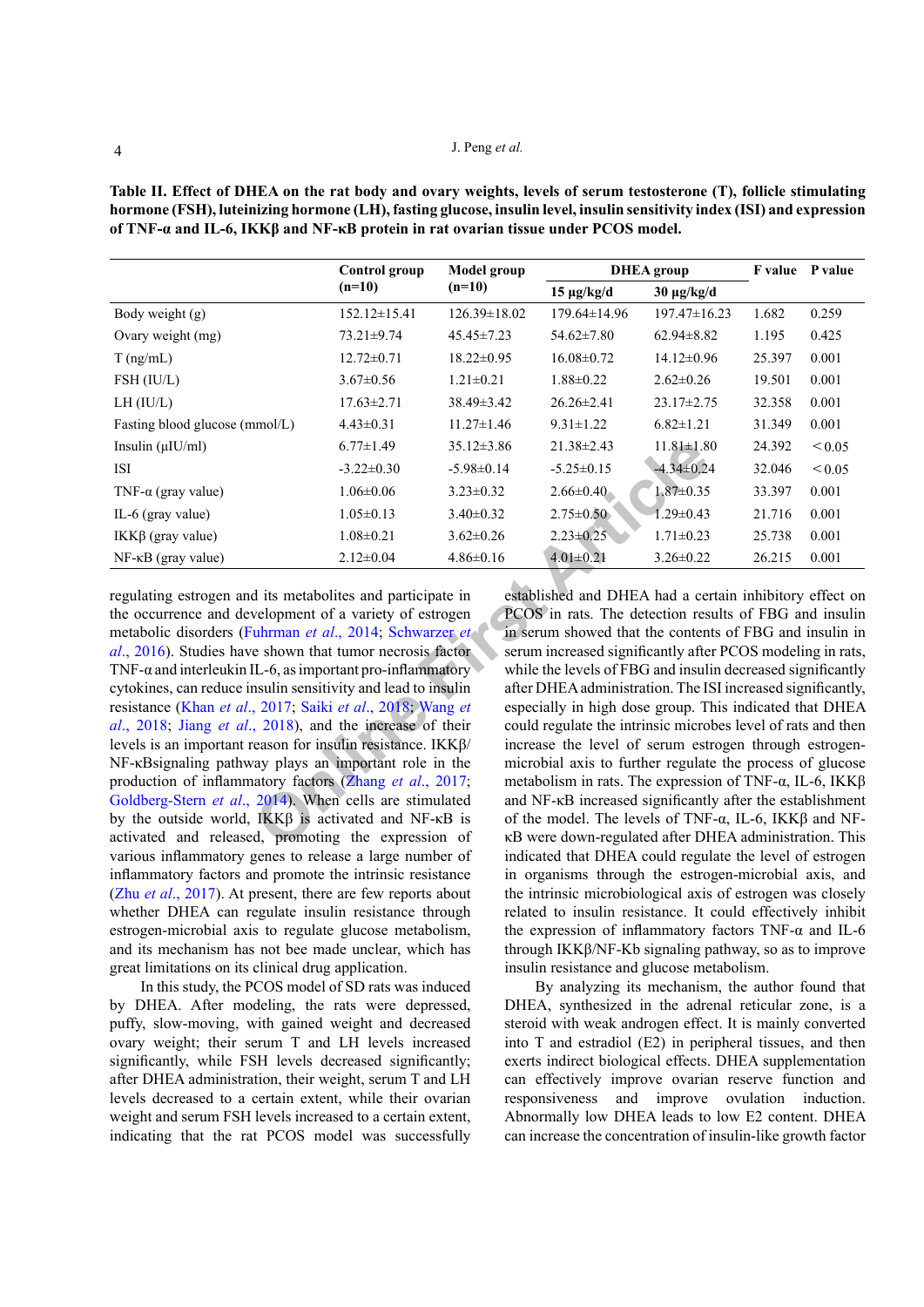menopause, *Lactobacillus gasseri* receptor antibodies diring perimenopausal period. After receptors subumit 3<br>
cobacillus decreases obviously. This behavioral abormalities<br>
of estrogen level in women will<br>
of of estrogen (IGF-1) in blood and can be used as the precursor hormone of estrogen; DHEA, as a ligand of androgen receptor (AR), can stimulate follicular differentiation and growth together with FSH, and promote follicular recruitment. DHEA is an essential substrate for steroid hormone synthesis. Almost all androgens and holmium hormones in the body come from DHEA. There is no negative feedback regulation mechanism of DHEA secretion in the body. When DHEA is lacking, it can be supplemented by exogenous sources, thus up-regulating E2. Estrogen can regulate vaginal microbial flora. It is found that the composition of vaginal flora is different among women before menopause, perimenopausal period and postmenopausal period. *Lactobacillus curvatus* and *Lactobacillus inermis* are the main species before menopause, *Lactobacillus gasseri* is the main species during perimenopausal period. After menopause, streptococcus and proteus are the main specie, and the number of *Lactobacillus* decreases obviously. This shows that the change of estrogen level in women will lead to the fluctuation of vaginal microorganisms. Vaginal microbes are not the only microbial community related to estrogen in women, and there is also a connection between intensive microbes and estrogen. Estrogen can be metabolized by the intensive microbes. At the same time, it affects the intestinal microecological structure, forming the regulatory axis of estrogen intestinal microbes. Intrinsic microbiological axis of estrogen is closely related to insulin resistance. DHEA can inhibit insulin resistance and glucose metabolism in PCOS rats, and its mechanism may be related to the inhibition of inflammatory factors. However, its specific mechanism is still unclear, and further in-depth study is needed. The current research results show that DHEA has a good inhibitory effect on insulin resistance and glucose metabolism, which is of great significance to the treatment of insulin resistance, and also provides some data and theoretical support for the clinical application of DHEA.

To sum up, DHEA can regulate estrogen level in rats through estrogen-intensive microbiological axis, thereby improving insulin resistance and lowering blood glucose level. Its mechanism may be related to inhibiting expression of inflammatory factors and inhibiting NFκB nuclear transposition through IKK/NF-κB signaling pathway.

### *Statement of conflict of interest*

The authors have declared no conflict of interest.

## **REFERENCES**

<span id="page-4-2"></span>Adnan, E., Rahman, I.A. and Faridin, H., 2019. Relationship between insulin resistance, metabolic syndrome components and serum uric acid. *Diab. Metab. Synd. Clin. Res. Rev.,* **13:** 2158-2162. <https://doi.org/10.1016/j.dsx.2019.04.001>

- <span id="page-4-0"></span>Chang, S.Y., 2019. *Achieving high efficiency organic solar cells by device structure engineering.* UCLA.
- <span id="page-4-4"></span>Fuhrman, B.J., Feigelson, H.S., Flores, R., Gail, M.H., Xu, X., Ravel, J. and Goedert, J.J., 2014. Associations of the fecal microbiome with urinary estrogens and estrogen metabolites in postmenopausal women. *J. clin. Endocrinol. Metab.,* **99:** 4632-4640. [https://doi.org/10.1210/](https://doi.org/10.1210/jc.2014-2222) [jc.2014-2222](https://doi.org/10.1210/jc.2014-2222)
- <span id="page-4-7"></span>Goldberg-Stern, H., Ganor, Y., Cohen, R., Pollak, L., Teichberg, V. and Levite, M., 2014. Glutamate receptor antibodies directed against AMPA receptors subunit 3 peptide B (GluR3B) associate with some cognitive/psychiatric/ associate with some cognitive/psychiatric/ behavioral abnormalities in epilepsy patients. *Psychoneuroendocrinology,* **40:** 221-231. [https://](https://doi.org/10.1016/j.psyneuen.2013.11.007) [doi.org/10.1016/j.psyneuen.2013.11.007](https://doi.org/10.1016/j.psyneuen.2013.11.007)
- <span id="page-4-3"></span>Holton, M., Thorne, C. and Goldstein, A.T., 2020. An overview of dehydroepiandrosterone (EM-760) as a treatment option for genitourinary syndrome of menopause. *Exp. Opin. Pharmacother.,* **21:** 409- 415. [https://doi.org/10.1080/14656566.2019.1703](https://doi.org/10.1080/14656566.2019.1703951) 951
- <span id="page-4-1"></span>Iwanishi, M., Kusakabe, T., Azuma, C., Tezuka, Y., Yamamoto, Y., Ito-Kobayashi, J., Washiyama, M., Morimoto, M. and Ebihara, K., 2019. Clinical characteristics in two patients with partial lipodystrophy and Type A insulin resistance syndrome due to a novel heterozygous missense mutation in the insulin receptor gene. *Diab. Res. Clin. Pract.,* **152:** 79-87. [https://doi.org/10.1016/j.](https://doi.org/10.1016/j.diabres.2019.04.034) diabres.2019.04.034
- <span id="page-4-6"></span>Jiang, G., Bijiang, W., Huang, W., Lichuan, C., Bo, D. and Yiyuan, W., 2018. Influence of acupotomy loosing on IL-6, IL-10 and TNF- $\alpha$  in synovial fluid of rheumatoid arthritis patients with elbow joint stiffness. *World J. Acupuncture-Moxibustion,* **28:**  91-96. <https://doi.org/10.1016/j.wjam.2018.06.010>
- <span id="page-4-5"></span>Khan, J., Noboru, N., Young, A. and Thomas, D., 2017. Pro and anti-inflammatory cytokine levels (TNF-α, IL-1β, IL-6 and IL-10) in rat model of neuroma. *Pathophysiology,* **24:** 155-159. [https://](https://doi.org/10.1016/j.pathophys.2017.04.001) [doi.org/10.1016/j.pathophys.2017.04.001](https://doi.org/10.1016/j.pathophys.2017.04.001)
- Ohlsson, C., Engdahl, C., Fåk, F., Andersson, A., Windahl, S.H., Farman, H.H., Moverare-Skrtic, S., Islander, U. and Sjögren, K., 2014. Probiotics protect mice from ovariectomy-induced cortical bone loss. *PLoS One,* **9:** e92368. [https://doi.](https://doi.org/10.1371/journal.pone.0092368) [org/10.1371/journal.pone.0092368](https://doi.org/10.1371/journal.pone.0092368)